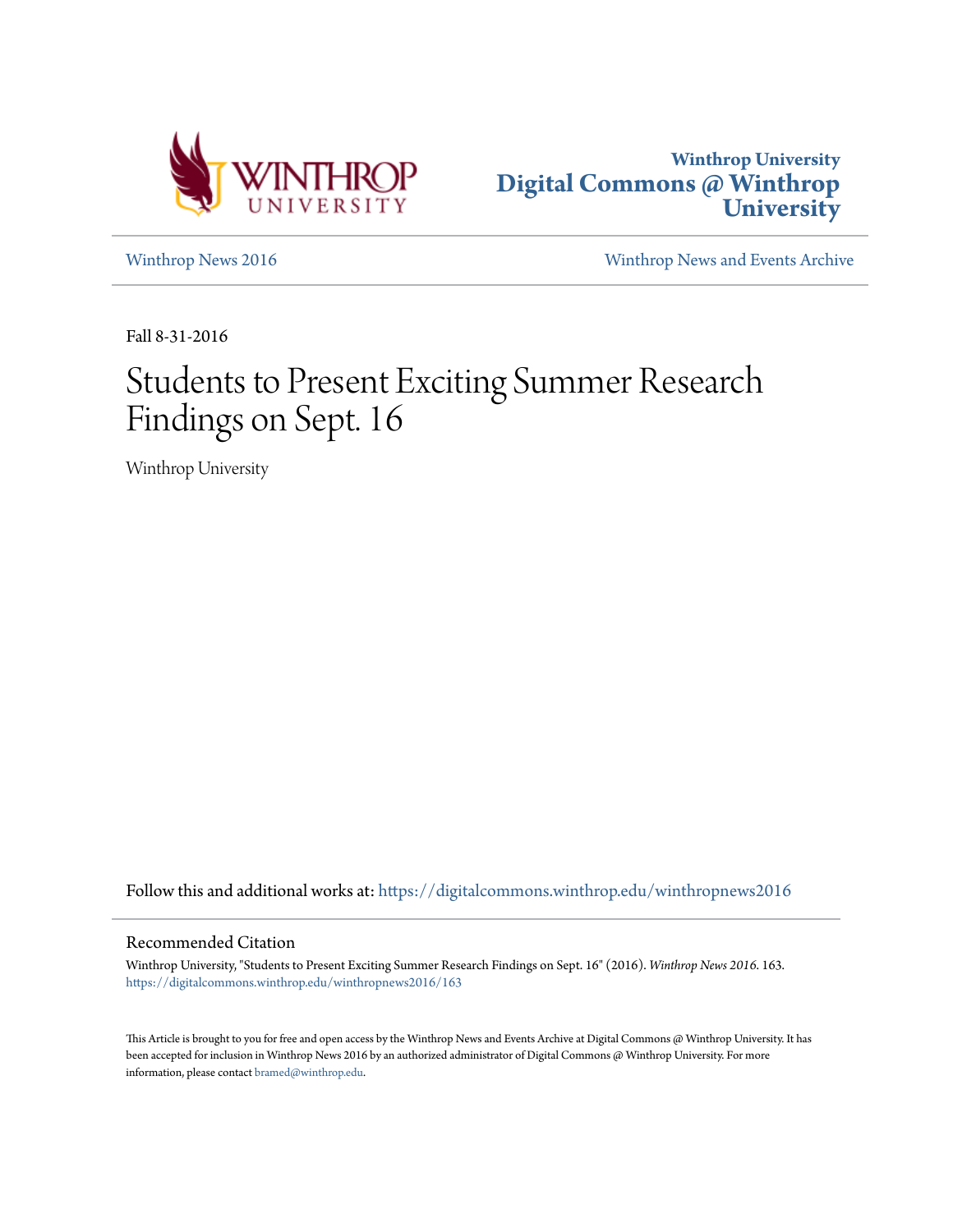

VINTHROP UNIVERSITY

**AFFAIRS ATHLETICS GIVING**

### **ABOUT ADMISSIONS & AID ACADEMICS STUDENT**

**C** SHARE 「验費」

All News

Archives

RSS News Feeds

Winthrop in the News

08/31/2016 **Students to Present Exciting Summer Research Findings on Sept. 16**

## **Quick Facts**

**Fifty-eight Winthrop students will present their** summer research findings on Sept. 16 at 2 p.m. in Richardson Ballroom. The event is open to the public and area business and industry leaders.  $\blacksquare$  The students partnered with Winthrop science and math faculty members for the Summer Undergraduate Research Experience (SURE). **B** Students researched Alzheimer's disease, colon cancer and many other topics.



A SURE participant explained her research to a faculty member at the 2015 poster presentations.



Samuel Robinson

ROCK HILL, SOUTH CAROLINA – How did you spend your summer? Relaxing on the beach? Reading a book? Watching the summer blockbusters at the movie theatre?

For **58** Winthrop University students, they spent their summer conducting **cutting-edge research** on **Alzheimer's disease** and **colon cancer**, among many other topics, as part of the Summer Undergraduate Research Experience(SURE). Students will present their research at a **Sept. 16 poster presentation** that is **open to the public and area business and industry leaders**.

Now in its **11th year**, SURE paired the 58 students with 21 Winthrop science and math faculty mentors to conduct research in STEM fields (science, technology, engineering and math).

According to Robin Lammi, associate professor of chemistry and director of the Office of Undergraduate Research, "hands-on research takes SURE students' learning far beyond what is covered in their coursework, engaging them as practicing scientists and mathematicians who create new knowledge and discuss and present it to their peers and colleagues. These experiences provide students an **excellent springboard to enter the workforce or pursue graduate study** in science and math."

**Lauren Travis**, a chemistry major from Greenville, was one of the 58 students who conducted research this summer. "**My SURE experience was spectacular**. I am a sophomore this year, and so I **never imagined that I would be able to research so soon** after beginning my collegiate career. I received an email from Dr. (Takita) Sumter asking if I would be interested in this endeavor - of course I couldn't refuse."

The research of Travis and Sumter focused on "Understanding the Therapeutic Role of EF24 and HMGA1 Proteins in Colon Cancer."

"Dr. Sumter is probably the most brilliant woman I have ever met, and she is a fantastic mentor to me," said Travis, who plans to attend medical school and **become a doctor in the United States Army**. "Learning what goes on behind the scenes of researching diseases and treatments will ultimately assist me in being a better doctor, as I am a firm believer in being well-rounded in my studies. **I am forever grateful to Winthrop and the SURE program**, as well as the INBRE grant, for